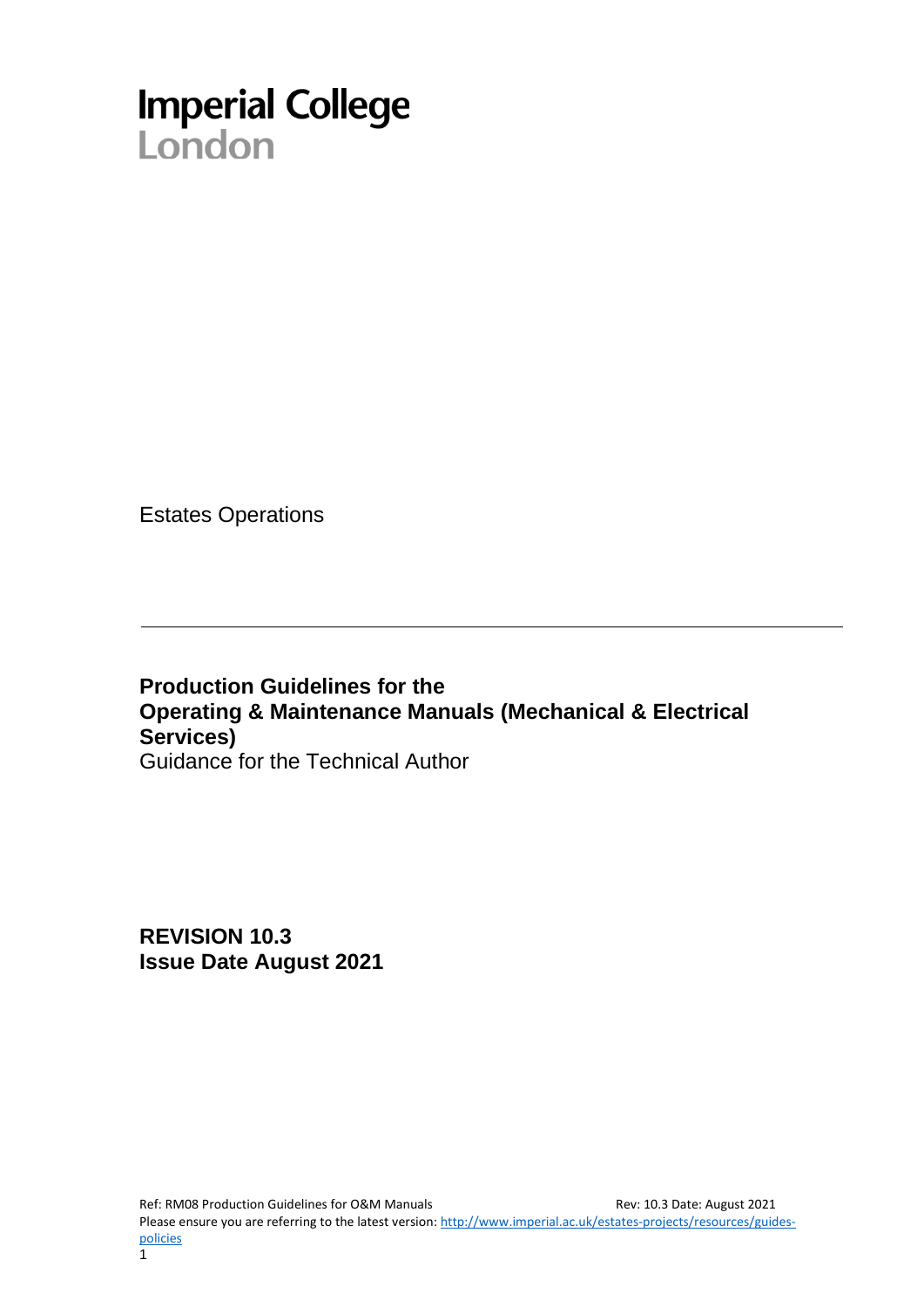# Document History

# Revision History

| <b>Revision</b><br><b>Number</b> | <b>Revision</b><br><b>Date</b> | <b>Summary of Changes</b>                                                                                                                                                                                                                                                                         |
|----------------------------------|--------------------------------|---------------------------------------------------------------------------------------------------------------------------------------------------------------------------------------------------------------------------------------------------------------------------------------------------|
| Rev 10                           | February<br>2016               |                                                                                                                                                                                                                                                                                                   |
| <b>Rev 10.1</b>                  | February<br>2017               | Updated 5.0 Draft Manuals review process<br>Updated 8.0 Manual format<br>Removed Appendix (ii) Asset Schedule – superseded by<br>$\bullet$<br>appendix iv in document RM09<br>Changed all references of Supervisor to Compliance<br>$\bullet$<br>Monitor                                          |
| <b>Rev 10.2</b>                  | January<br>2020                | minor text updates to refer to EIR instead of CAD<br>$\bullet$<br>strategy and updating changes to job titles and division<br>names<br>removed text from Pt1 5.0 which is duplicated in<br>$\bullet$<br>document RM09<br>updated external hyperlinks<br>$\bullet$                                 |
| <b>Rev 10.3</b>                  |                                | updates to required format and delivery method of record<br>$\bullet$<br>documents.<br>Part 1 section 3- Health & Safety Pro-forma updated<br>Part 2 section 2 – Specific Health & Safety Issues.<br>Paragraph added to refer to projects with no building<br>fabric manual<br>Appendices updated |
|                                  |                                |                                                                                                                                                                                                                                                                                                   |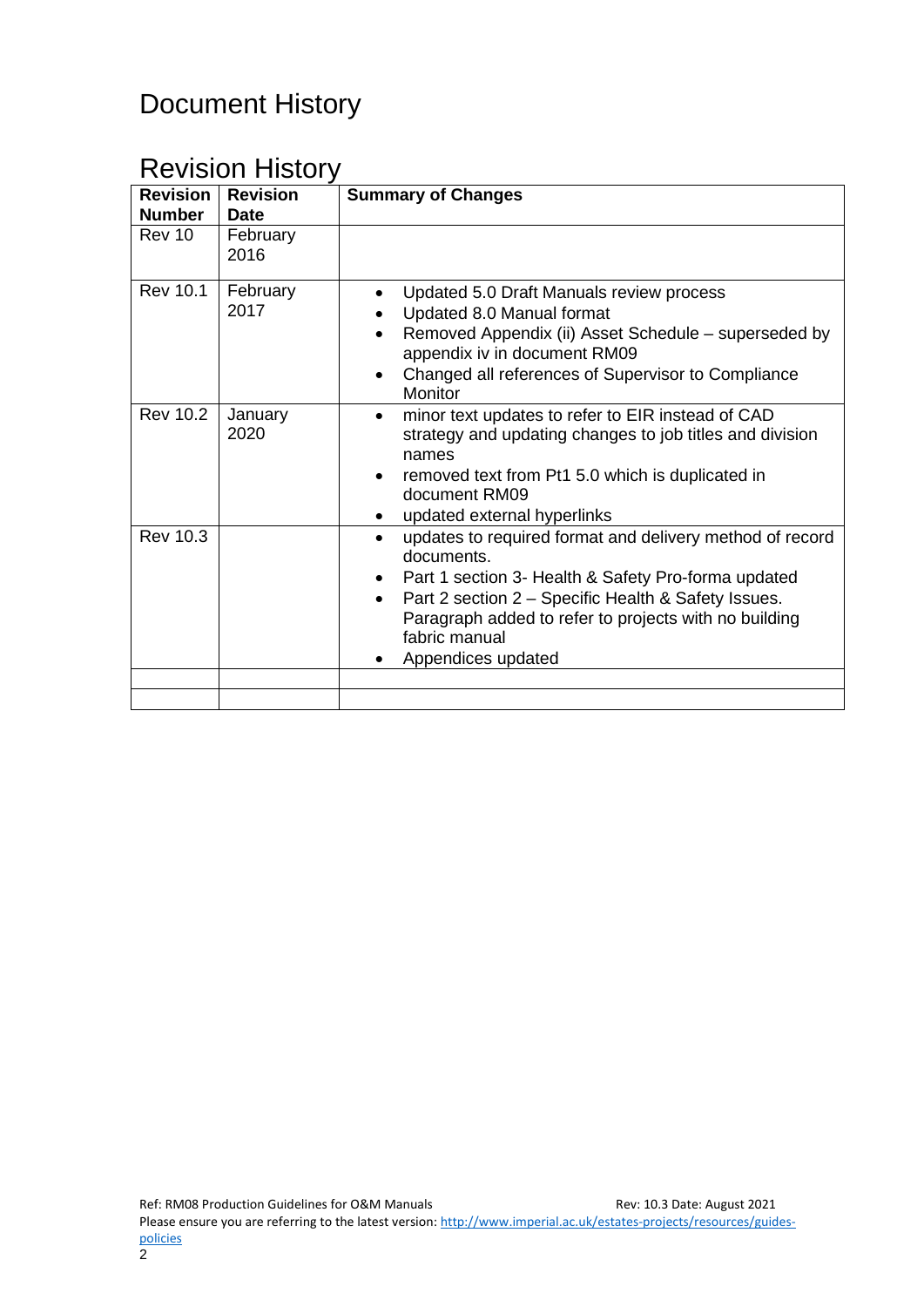## **Contents**

#### **[Part 1: Production Guidance](#page-2-0)**

- 1.0 [Introduction](#page-3-0)
- 2.0 [Purpose of the Operating & Maintenance](#page-3-1) Manuals
- 3.0 [Health & Safety Pro Forma](#page-4-0)
- 4.0 [Design Criteria Requirement pro forma](#page-5-0)
- 5.0 [Draft manuals review process](#page-6-0)
- 6.0 [Asset Registers](#page-6-1)
- 7.0 [Specialist Stand-alone Manuals](#page-6-2)
- 8.0 [Manual Format](#page-6-3)
- 9.0 [Cover and Spine format](#page-8-0)
- 10.0 [Production of As-Built Drawings](#page-8-1)
- 11.0 [Production and Distribution of Manuals and Drawings](#page-9-0)

#### **Part 2: O&M [Manual Standard Contents](#page-10-0)**

#### Standard Index of Contents

- 1.00 [General Description of the Installation](#page-11-0)
- 2.00 [Specific Health & Safety Issues](#page-11-1)
- 3.00 [Plant Data Information](#page-11-2)
- 4.00 [Test Certificates and Commissioning Data](#page-12-0)
- 5.00 [Manufacturers' Literature](#page-12-1)
- 6.00 [Record Drawings](#page-12-2)
- 7.00 [Specialist Services](#page-12-3)
- 8.00 [Building Management System /](#page-12-4) Controls

#### **Appendices**

<span id="page-2-0"></span>[Appendix \(i\)](#page-14-0) Example Manual cover and spine labels.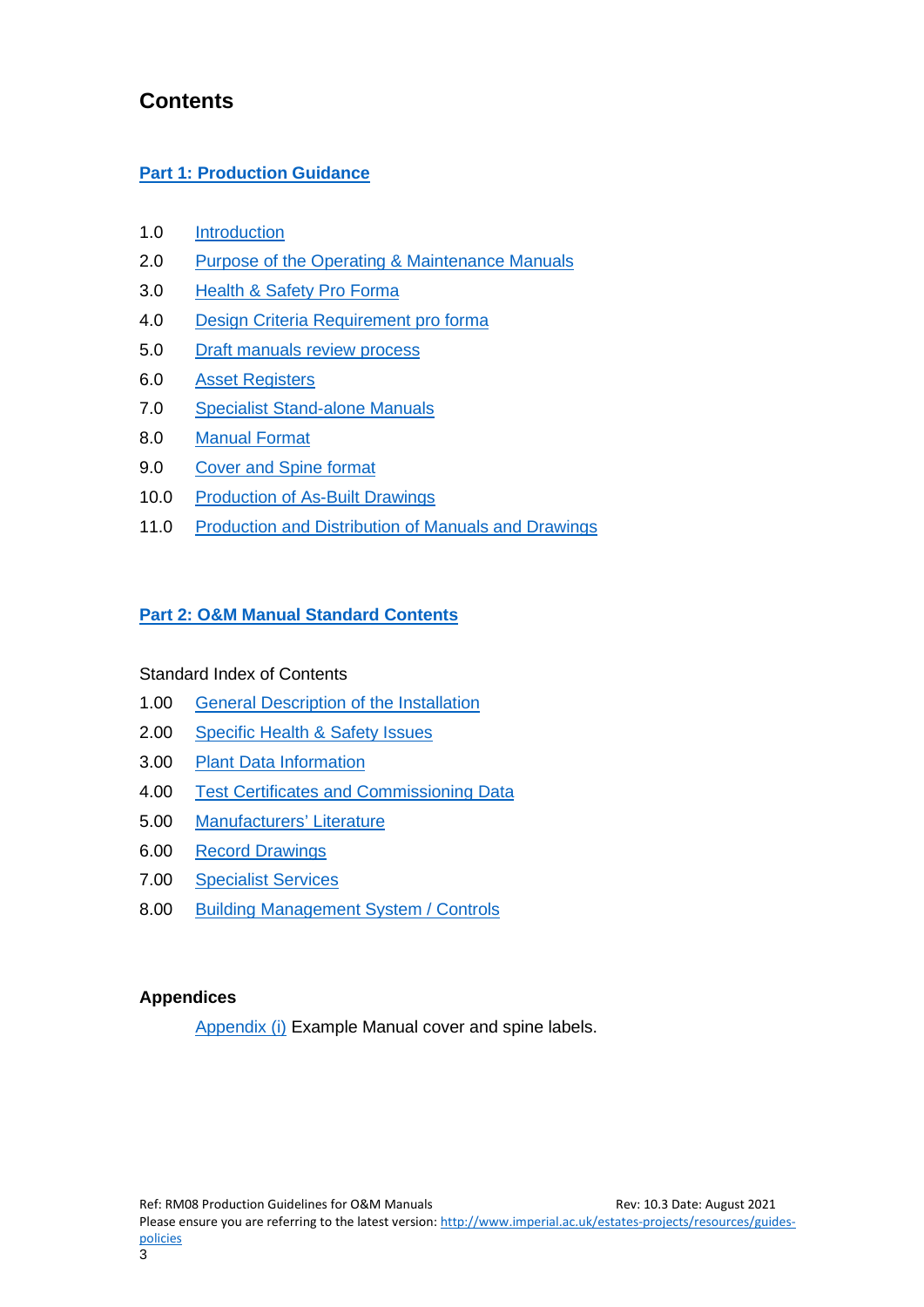#### **Part 1: Production Guidance**

#### <span id="page-3-0"></span>1.0 Introduction

This document provides guidance for the production of the Mechanical and Electrical Services' Operating & Maintenance Manuals (O&Ms) for Imperial College London construction projects. The contents of this document are aimed at the Technical Author appointed to produce the manuals.

This should be read in conjunction with [RM09 Record Document Process Guidelines,](https://www.imperial.ac.uk/media/imperial-college/administration-and-support-services/estates-projects/public/resources/guides/rm09recorddocs.pdf) [RM07 Production Guidelines for Building Fabric Manual \(including Health & Safety File\),](https://www.imperial.ac.uk/media/imperial-college/administration-and-support-services/estates-projects/public/resources/guides/rm07bfmguide.pdf) and the Technical Author's Scope of Services.

It is the responsibility of the Contractor to deliver all O&Ms and associated Record Drawings as a required deliverable of the works carried out. To enable the manuals to be produced to the standard required by the College, they are to appoint a Technical Author from the College's recommended list.

Refer to document RM09 Record Document Process Guidelines for an outline of individual responsibilities and record document production process.

The intention is to provide a document that meets statutory and operational requirements, whilst being user friendly and compatible with the College's document management system

#### <span id="page-3-1"></span>**2.0 Purpose of the Operating & Maintenance Manuals**

These guidelines are for the specific use on projects where separate mechanical and electrical Operating and Maintenance manuals are required.<sup>[1](#page-3-2)</sup>

The O&Ms offer the personnel concerned with the operation and maintenance of College infrastructure and services the necessary knowledge and skills to perform their duties.

Specific health and safety information, relating to the mechanical and electrical services is included in [Section 2.00](#page-11-1) of the O&Ms for the installations involved. These are to be read in conjunction with the full Health and Safety information on the project included within the Building Fabric manual.

The format and style in which the O&Ms are produced is designed to:

- Minimise repeated information from one project to another
- Minimise the space needed for archiving
- Ease of referencing of information
- Allow improved use of the manuals
- Enables electronic access via Imperial College's internal O&M database
- Act as an aide memoir to the project team
- Develop the use of barcode plant labelling
- Provide an authentic, archival, record of the works carried out.

<span id="page-3-2"></span>Ref: RM08 Production Guidelines for O&M Manuals Rev: 10.3 Date: August 2021 <sup>1</sup> On projects with minimal mechanical and electrical works, there may be no requirement for a separate set of O&Ms and this information will instead be included in Section 10 of the Building Fabric Manual. Refer to guideline document RM07 for further information on the production of Building Fabric manuals.

Please ensure you are referring to the latest version: [http://www.imperial.ac.uk/estates-projects/resources/guides](http://www.imperial.ac.uk/estates-projects/resources/guides-policies)[policies](http://www.imperial.ac.uk/estates-projects/resources/guides-policies)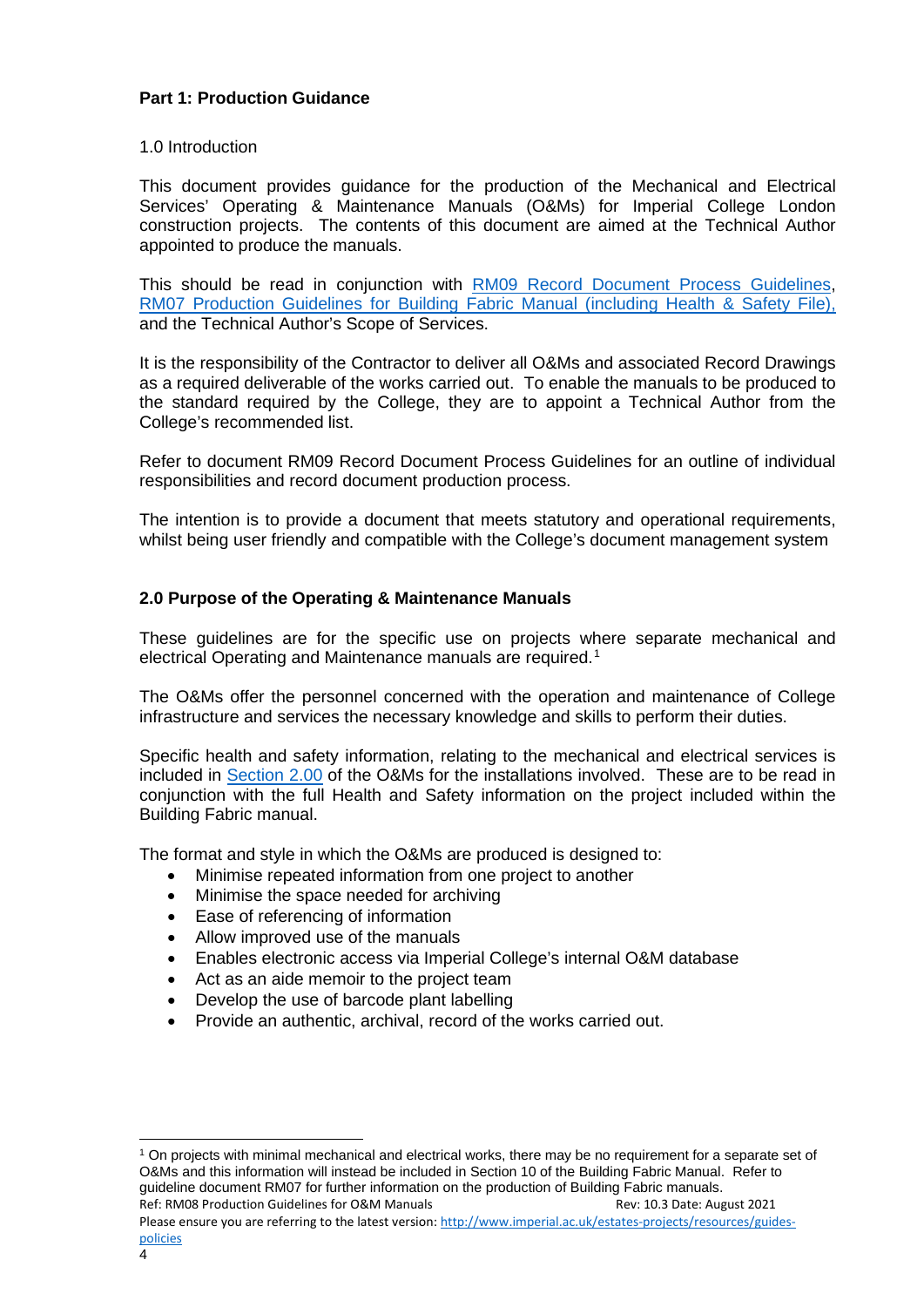#### <span id="page-4-0"></span>**3.0 Health & Safety Pro forma**

This information is specific to the maintenance requirements covered in the O&Ms and not a repeat of general information included in the Building Fabric Manual /Health & Safety File. *Refer to [Part 2 Section 2](#page-11-1) for works where no Building Fabric Manual is required*

The form is issued by the Technical Author for completion by all parties and collated by the Principal Designer. This is then returned to the Technical Author for inclusion in Section 2 of the O&Ms.

# **Specific Health and Safety Pro Forma**

| <b>Building Name</b>                                   |              |                   |
|--------------------------------------------------------|--------------|-------------------|
| Level(s) and Project Name                              |              |                   |
| <b>Imperial College London</b><br>Project Number       |              |                   |
| <b>Imperial College London</b><br>Document Ref. Number |              |                   |
|                                                        | Company Name | Individual's Name |
| <b>Information Compiled by</b>                         |              |                   |
| <b>Special Access</b>                                  |              |                   |
| <b>Residual Risks</b>                                  |              |                   |
| Special Maintenance                                    |              |                   |
| <b>Replacement Strategy</b>                            |              |                   |

The information on this form is a summary of the unusual issues relating specifically to the building services for this project. For full Health and Safety information reference should be made to the Health and Safety File for the project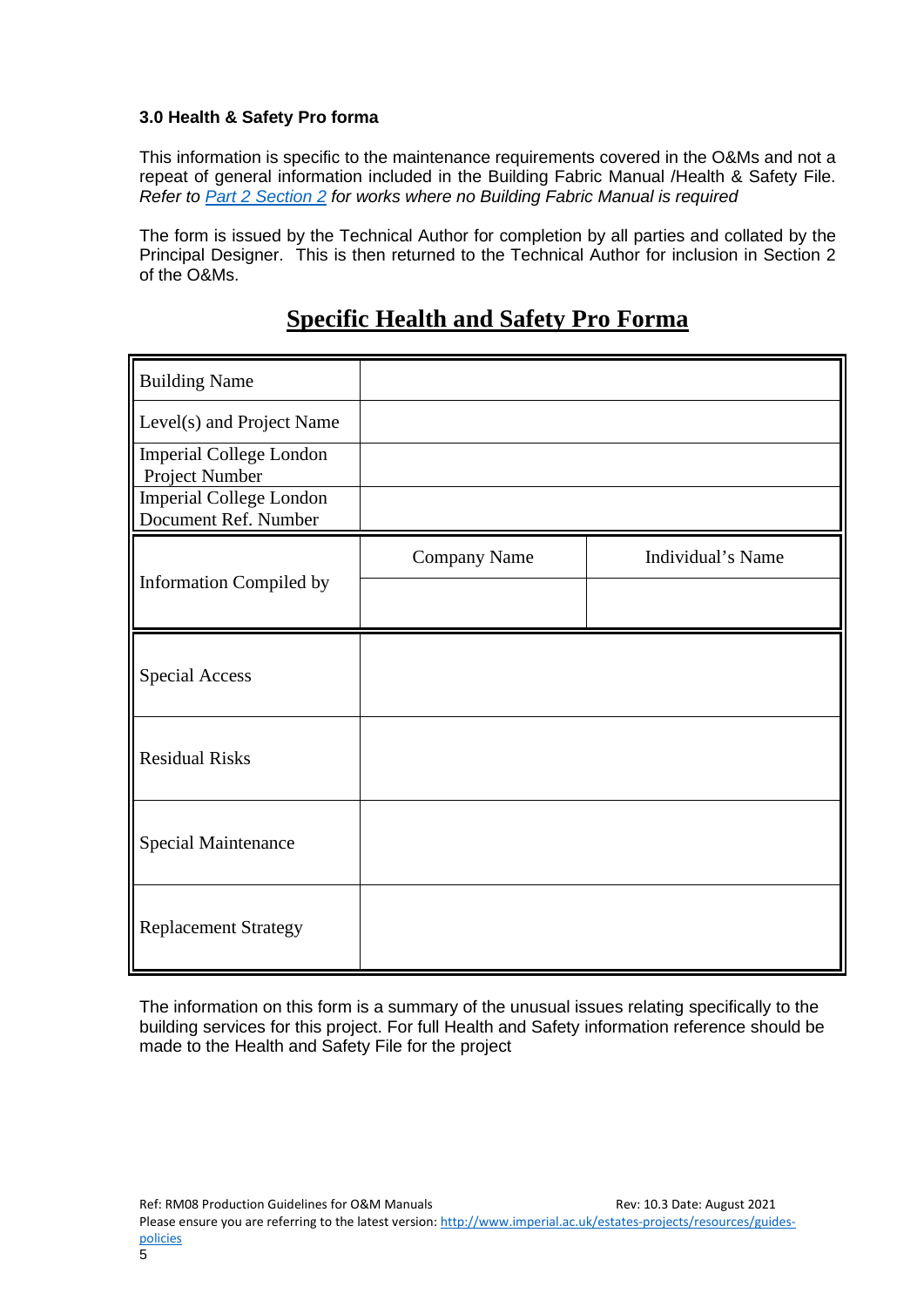#### <span id="page-5-0"></span>**4.0 Design Criteria Requirement Pro-forma**

This form is issued by the Technical author for completion by the designers. It is to be returned to the Technical Author for inclusion within Section 1 of the O&M's

| <b>Building Name</b>                                   |                                                                                                                                                            |                   |
|--------------------------------------------------------|------------------------------------------------------------------------------------------------------------------------------------------------------------|-------------------|
| Level(s) and Project Name                              |                                                                                                                                                            |                   |
| <b>Imperial College London</b><br>Project Number       |                                                                                                                                                            |                   |
| <b>Imperial College London</b><br>Document Ref. Number |                                                                                                                                                            |                   |
|                                                        | <b>Company Name</b>                                                                                                                                        | Individual's Name |
| <b>Information Compiled by</b>                         |                                                                                                                                                            |                   |
| <b>External Conditions</b>                             | <b>Summer Temperature</b><br><b>Winter Temperature</b><br>Noise Criteria                                                                                   |                   |
| <b>Internal Conditions</b>                             | Name of Space<br><b>Summer Temperature</b><br><b>Winter Temperature</b><br><b>Ventilation Rate</b><br>Noise Criteria<br><b>Lighting Level</b><br>Occupants |                   |
|                                                        | Name of Space<br><b>Summer Temperature</b><br>Winter Temperature<br><b>Ventilation Rate</b><br>Noise Criteria<br><b>Lighting Level</b><br>Occupants        |                   |
|                                                        | Name of Space<br><b>Summer Temperature</b><br>Winter Temperature<br><b>Ventilation Rate</b><br>Noise Criteria<br><b>Lighting Level</b><br>Occupants        |                   |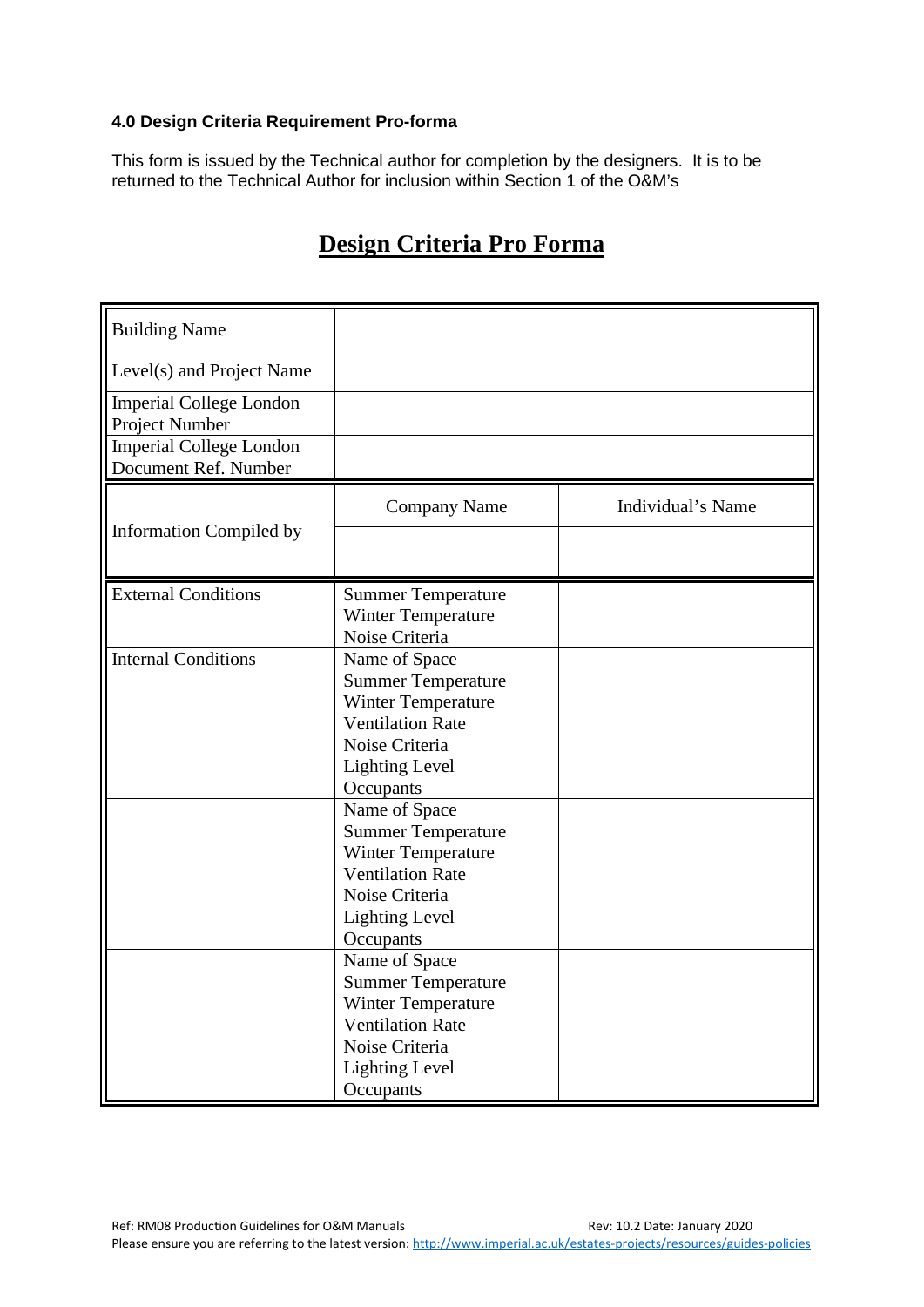#### <span id="page-6-0"></span>**5.0 Draft manuals review process**

Drafts of the Building Fabric Manual are to be issued for review in accordance with the Project Handover Plan and in sufficient time to allow for the final copies to be issued at completion. The drafts should be uploaded to the project file for review, unless otherwise agreed.

Refer to section 4.07 of [RM09 Record Document Process Guidelines](https://www.imperial.ac.uk/media/imperial-college/administration-and-support-services/estates-projects/public/resources/guides/rm09recorddocs.pdf) for an outline of the review process.

#### <span id="page-6-1"></span>**6.0 Asset Registers**

The Contractor is responsible for updating an Asset Register spreadsheet as part of the project process. Once completed, this will be included with the final O&M digital issue as a record of the assets removed or installed as part of these works.

Refer to this page for further details: <http://www.imperial.ac.uk/estates-facilities/buildings/procedures/assets/>

#### <span id="page-6-2"></span>**7.0 Specialist Stand-alone Manuals**

Some specialist services will require the production of a self-contained manual. The requirement for this would be determined at the Record Document Strategy Meeting. Examples where this may be required include:

- New Fire Alarm installations
- Lifts
- Catering Equipment
- BMS **only** if agreed at the Record Document Strategy meeting that this should be produced as a separate file.

These manuals must, as far as practical, be produced to the same format as the O&M manuals.

Any drawings produced for Specialist Manuals must also be checked by the Building Information Manager to confirm whether compliance to the project EIR (Employers Information Requirements) is required.

Delivery of any separate specialist manuals must be included with the O&Ms for completion to be given to the project.

#### <span id="page-6-3"></span>**8.0 Manual Format**

The contents of the O&M manuals will consist of 7 sections (8 Sections for the Mechanical Services Manual) with information arranged as described in Part 2 of these guidelines.

Mechanical and Electrical manuals are to be produced as two separate sets of record documents, unless otherwise agreed in the Record Document Strategy meeting (for example where one element is minor and would make more sense to include in a single manual)

The typeface to be used is Arial. Other fonts should only be used in specific applications where the use of Arial is not possible or appropriate (e.g. mathematical formulas).<sup>[2](#page-6-4)</sup> When

<span id="page-6-4"></span><sup>&</sup>lt;sup>2</sup> Refer to Imperial College's Graphic Identity webpages for further information, including the "house style": <http://www3.imperial.ac.uk/graphicidentity>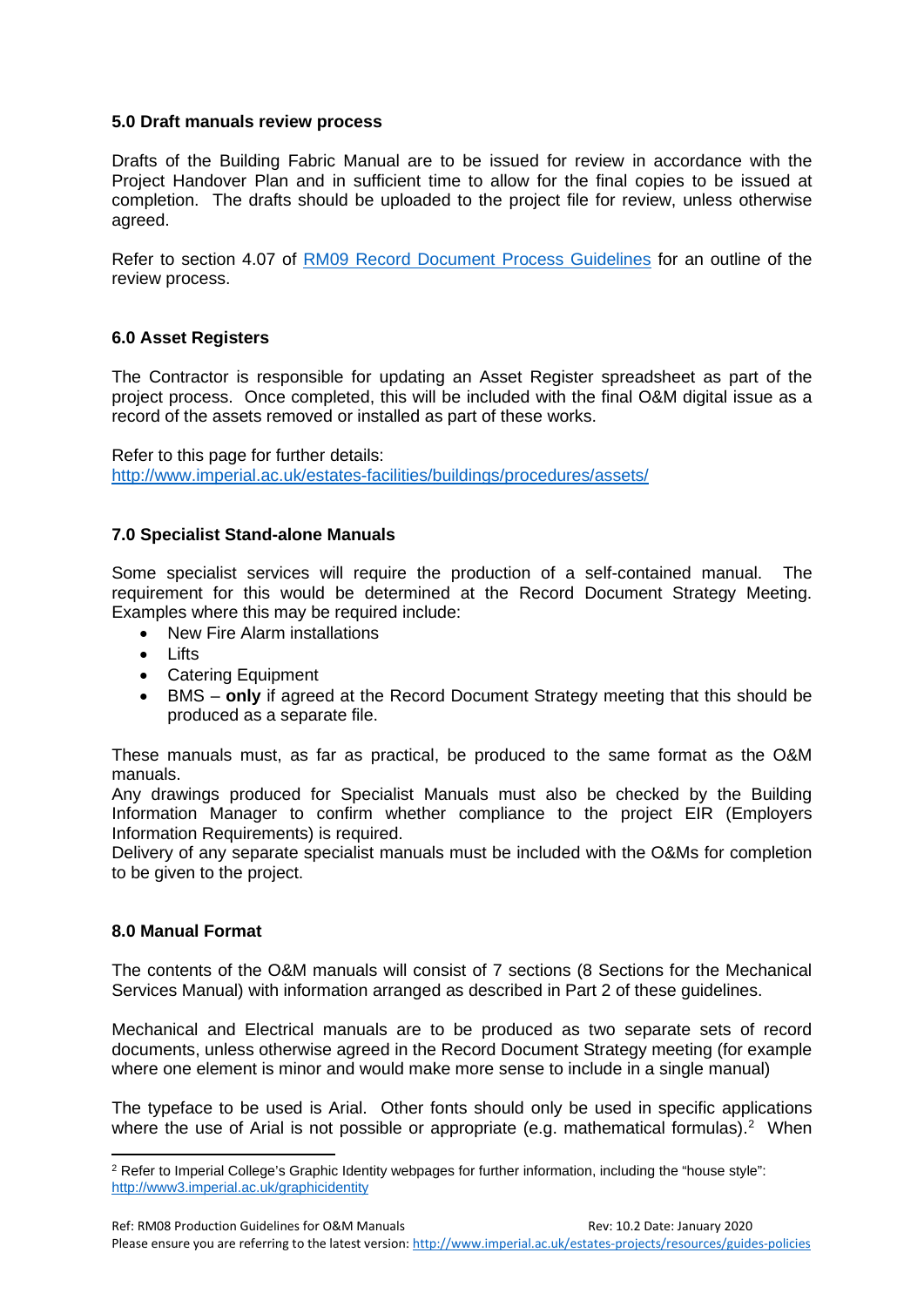using the Imperial College logo, always use the original artwork and completely unaltered. The logo is available upon request from Imperial College Communications Division: <http://www.imperial.ac.uk/graphicidentity/applyingthegraphicidentity/usingthelogo>

#### **Digital format**

The electronic manual is to be issued as a single pdf file. The document must be fully hyperlinked, with all literature inserted within the document, and not link to files or documents contained in external folders. Hyperlinks should include (but not limited to):

- Contents page to each section of the manual
- Each section's index page to each item
- Plant names in the description of the plant data
- Manufacturers' names in the plant data to their contact details
- Model numbers in the plant data to their literature.
- Any reference to an item found elsewhere in the manual.

The document needs to be user friendly, enabling the user to review all sections independently via the hyperlinks and without having to scroll through the entire document.

The digital format issue should consist of a folder containing the following items:

- One version of the manual in an editable pdf format, enabling the information to be extracted or updated
- One version of the manual saved in PDF/A format, to provide an authentic record suitable for long term preservation.<sup>[3](#page-7-0)</sup>
- A folder of as-built drawings in pdf and dwg format (meeting the project EIR requirements). These are to be fully itemised in the schedule of drawings in Section 6 of the manual.
- An asset register in excel format.
- *Where agreed in the Record Document strategy meeting, a copy of the manual and literature in their native editable format (word format, for example)*

Zip files are not to be used.

Any other documents requiring issue as a separate file (for example a specialist contractor manual) needs to be agreed and recorded in the minutes of the Record Document Strategy meeting and included on the Tracker. **Unless this has been agreed, all sub-contractor literature needs to be incorporated within the manual's pdf document.**

Literature which has been issued as a separate file or incorporated within another manual should be cross-referenced in the appropriate section, to aid the user in locating the information.

#### **Hard copy format**

A hard copy of each manual, including drawings, is required for the College Estates Archive. The hard copy manuals are to be issued in hard cover A4 4-ring binders in the following colours:

- Mechanical blue
- Electrical green
- Fire Alarm red

<span id="page-7-0"></span> $3$  The 'A' in PDF/A stands for 'Archive' and signifies that the format has been confined to basic PDF features to simplify its long term preservation. Its adoption assists in the preservation of PDF files by preventing encryption, digital rights mechanisms and other features which impede preservation. PDF/A was ISO-approved in 2005 (as ISO 19005-1).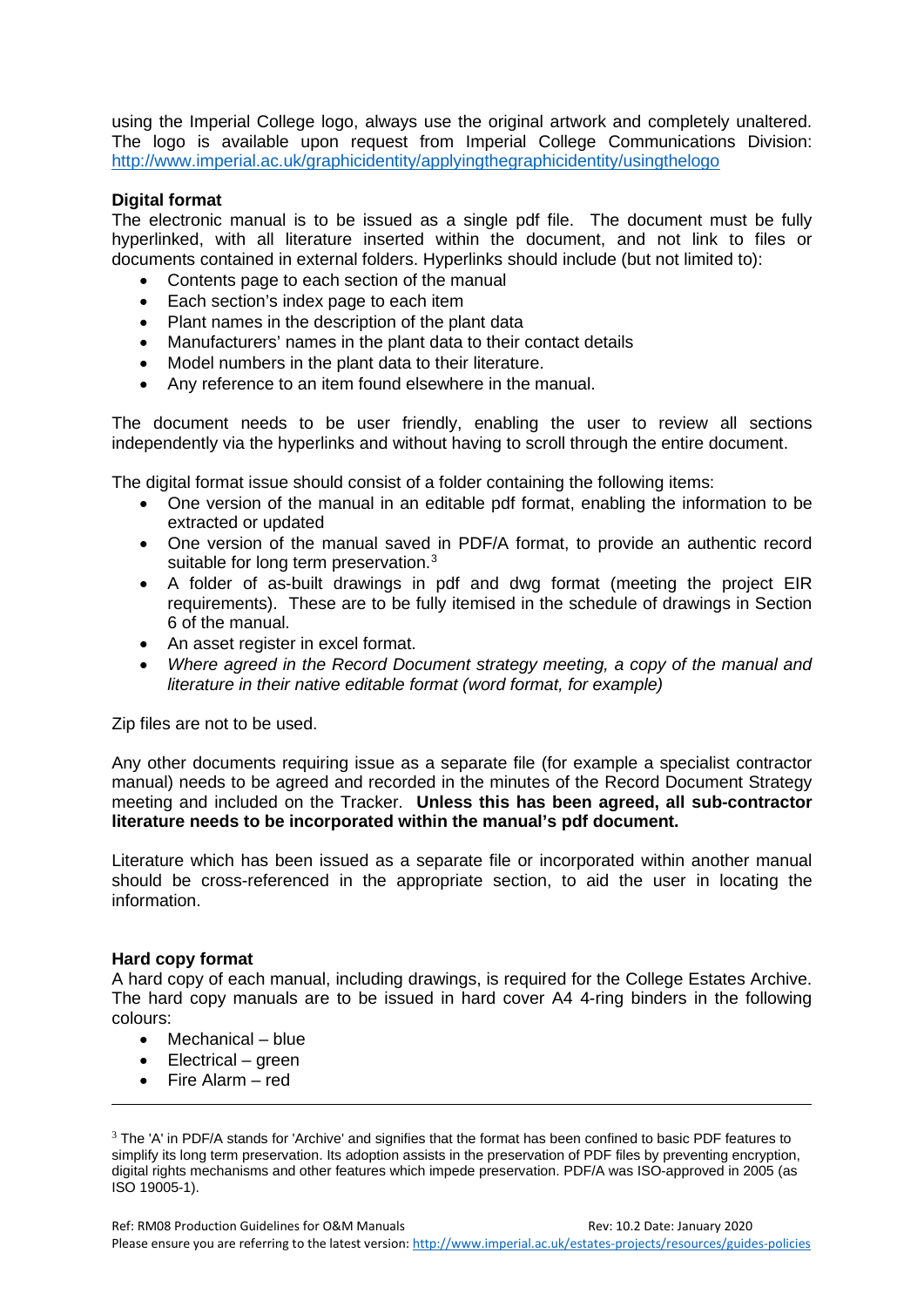Where coloured ring binders cannot be obtained, use of the appropriate coloured card for the spine and front cover labels will clearly denote the type of manual. Ensure the coloured card is pale enough for the labelling to be clearly read.

Sections should be clearly denoted using wide subject dividing cards.

For some projects, a digital only issue may be sufficient, where agreed and minuted at the Record Document strategy meeting.

#### <span id="page-8-0"></span>**9.0 Cover and Spine format**

The front cover (and spine of the hard copy manual) must provide easy reference to relevant project information so that the user can easily locate the correct manual.

- Operating & Maintenance manuals front cover and spine text are to be produced on white card to ensure text is readable against the coloured files. \*
- Text must include the project number, document reference number, project title, building, date of issue, type of manual, contractor's details. Contact the Estates Records & Archives Officer to obtain the agreed project name and reference numbers.
- For the hard copy, where more than one volume is required, the spine label must also include a schedule of information contained within that specific volume ie Section number and headings.

Refer to **[Appendix \(i\)](#page-14-0)** for sample cover and spine templates. Editable versions of these templates can be obtained from the Estates Records & Archives Officer upon request.

\* refer to exception in Section 8 where coloured ring binders cannot be obtained.

#### <span id="page-8-1"></span>**10.0 Production of As-Built Drawings**

The O&Ms require all Mechanical, Electrical and Public Health drawings produced as an outcome of the completed works.

All drawings are to be issued by the Contractor as final As-built status and produced in accordance with the project-specific Employers Information Requirements (EIR).

Refer to:<http://www.imperial.ac.uk/estates-projects/building-information/>

Electronic format drawings are to be issued in dwg and pdf formats in a sub-folder alongside the digital O&M.

Details of the drawing approval process are outlined in the [RM09 Record Document Process](https://www.imperial.ac.uk/media/imperial-college/administration-and-support-services/estates-projects/public/resources/guides/rm09recorddocs.pdf) [Guidelines](https://www.imperial.ac.uk/media/imperial-college/administration-and-support-services/estates-projects/public/resources/guides/rm09recorddocs.pdf) and should have commenced at Stage 2 Design.

By construction stage, drawings are expected to be produced to the EIR standard, however final sample drawings should be resubmitted at Stage 5 to [cadcompliance@imperial.ac.uk](mailto:cadcompliance@imperial.ac.uk) to confirm that this has been followed and the room numbering is correct.

The hard copy manual required for the College Estates Archive must include a full set of hard copy drawings, printed to the size specified on the drawing scale and folded down to A4 for insertion into the file.

For large quantities of drawings, which may not be practical to deliver in binders, alternative storage is to be agreed with the Estates Records & Archives Officer to ensure they are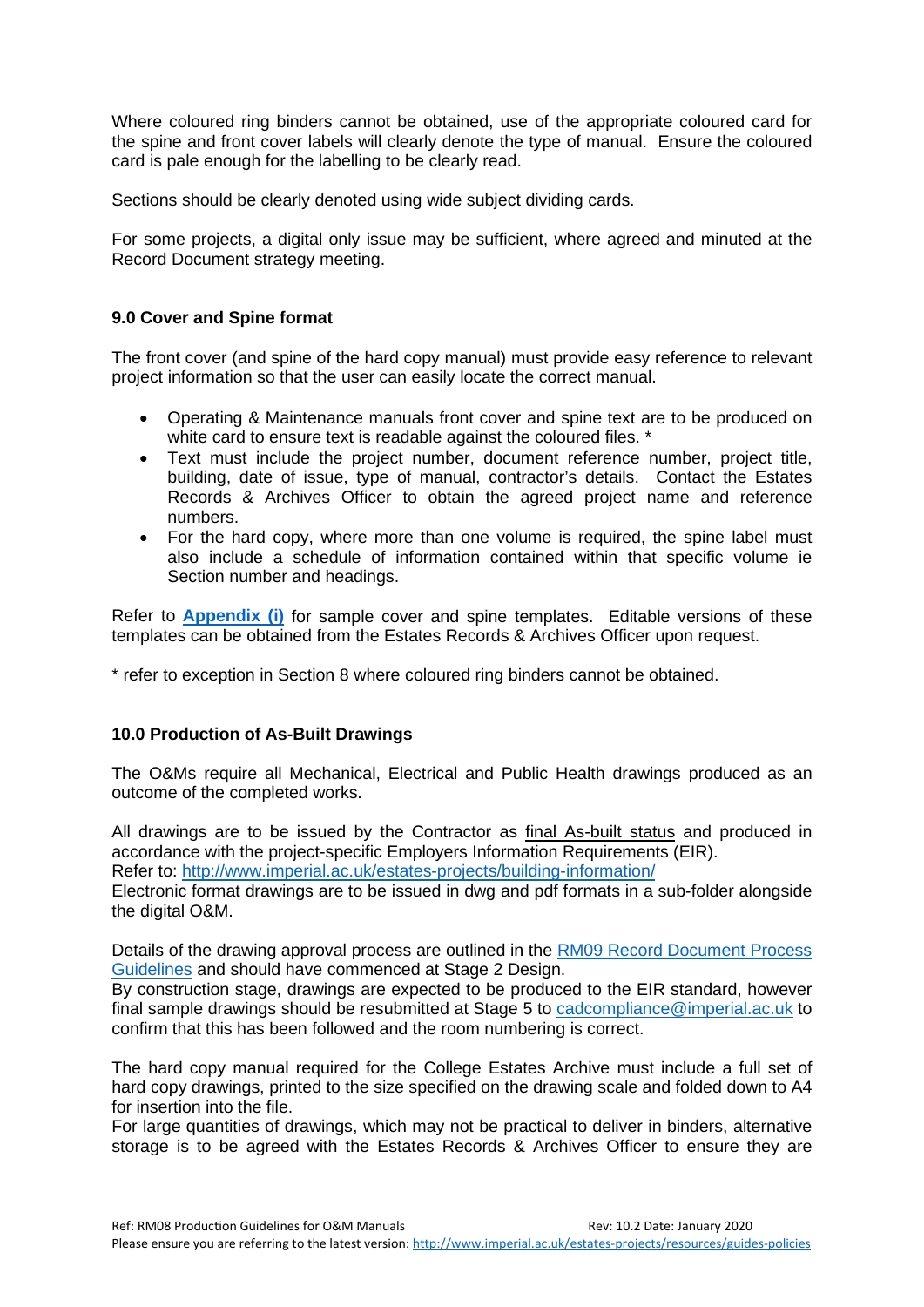stored in a manner suitable for long term preservation whilst meeting storage and access requirements

#### <span id="page-9-0"></span>**11.0 Distribution of Manuals and Drawings**

The final digital format manual and drawings is to be uploaded to the College project file on Box; unless another delivery method has been agreed with the Estates Records & Archives Officer. This must be accompanied by a sign off letter confirming that the record documents have been checked and reviewed, to represent an accurate record of the works carried out.

Upon receipt of this notification, the Estates Records & Archives Officer will transfer the manuals to the O&M database, sending an Issue Memo to confirm receipt. Any further changes to the record documents once issued must be accompanied by a Revision Record to document the updates.

The hard copy manual and drawings is to be delivered to the Estates Records & Archives Officer and the content must be an exact copy of the digital version. Any revisions made to the digital copy must also be made to the hard copy – if this has already been delivered to the College, arrangements must be made to replace updated pages.

**All hard copy and CD copies of the drawings and manuals are to be issued to the Estates Records & Archives Officer without exception. Anything issued directly to any other department cannot be guaranteed as the final issued Record Documents.**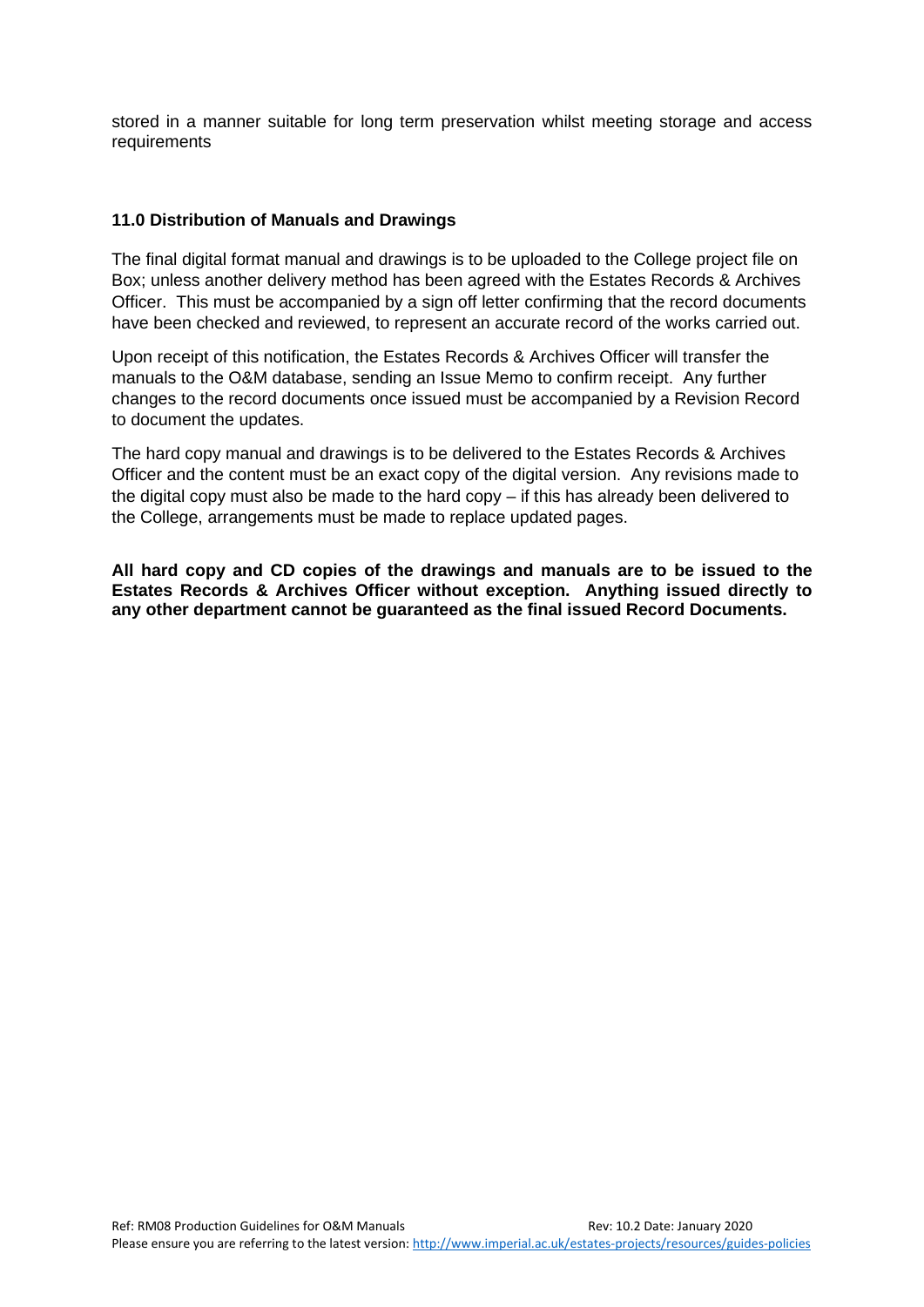## <span id="page-10-0"></span>**Part 2: O&M Manual Standard Contents**

The following is the standard index of contents for the Mechanical and Electrical Services O&M manuals. Should any section not be applicable to the nature of the works, do not omit the section, instead it should be noted that the section is "not applicable" Any specialist services stand-alone manuals should also follow this layout as far as is practical.

- 1.00 [General Description of the Installation](#page-11-0)
- 2.00 [Specific Health & Safety Issues](#page-11-1)
- 3.00 [Plant Data Information](#page-11-2)
- 4.00 [Test Certificates and Commissioning Data](#page-12-0)
- 5.00 [Manufacturers' Literature](#page-12-1)
- 6.00 [Record Drawings](#page-12-2)
- 7.00 [Specialist Services](#page-12-3)
- 8.00 [Building Management System and Controls](#page-12-4)

#### **Detailed Description of Contents:**

Refer to the following pages for further details of what is to be included in each section.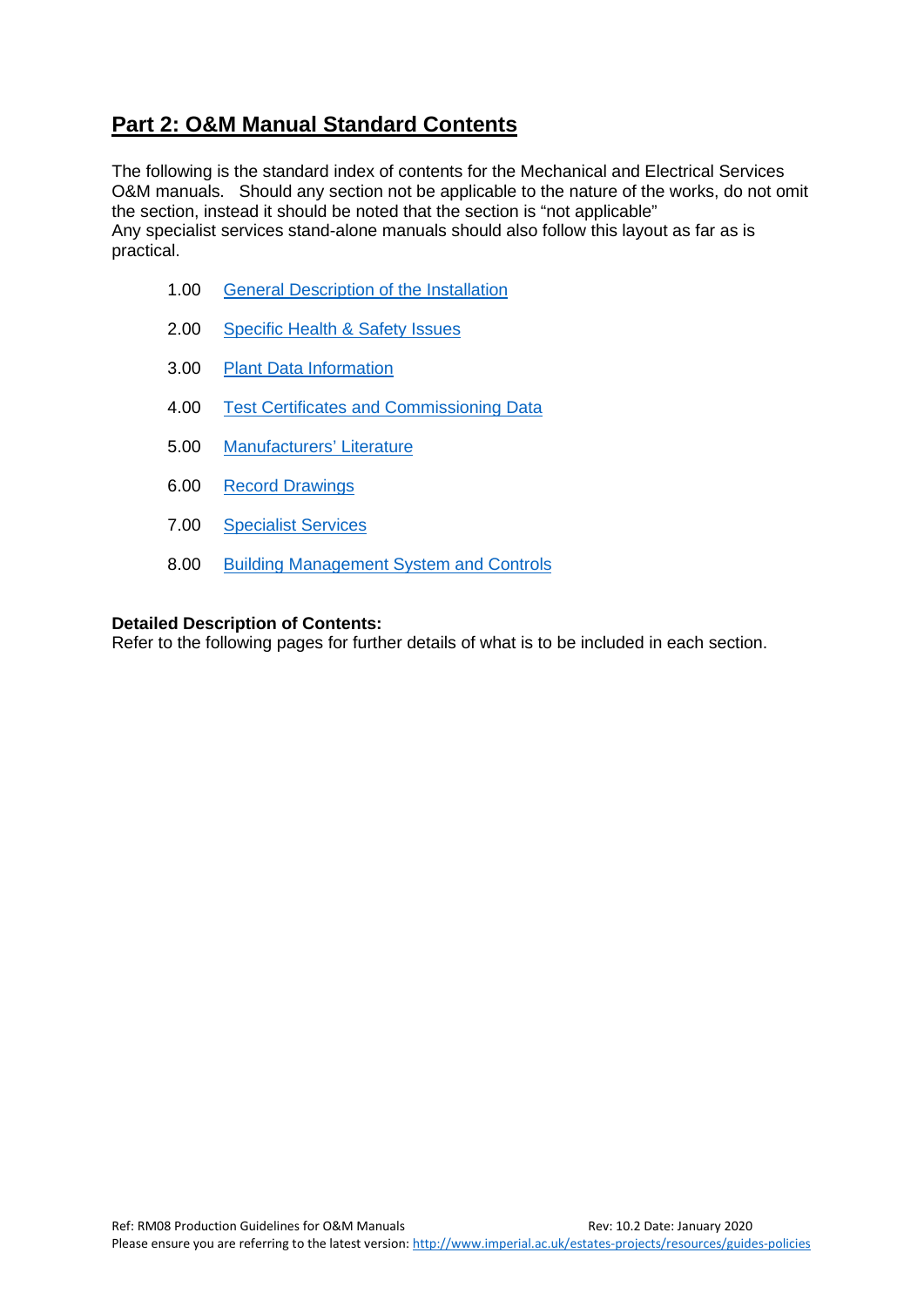#### <span id="page-11-0"></span>**1.00 General Description of the Installation**

This section provides an overview of the document, file holders responsibility, project, and location details. This section should commence with a Document Revision Record

#### **1.1 Introduction**

A brief outline of the regulatory responsibilities that require the production of this file. Reference to any other records which should be viewed in conjunction with this file. Users' responsibilities on acceptance and use of the records.

#### **1.2 Incoming Services Location**

Details of incoming services to the project area – for example, mains water, gas, electricity

#### **1.3 Directory of Project Team Members**

A schedule of names and contact details of key personnel involved in the Mechanical and Electrical aspects of the project.

#### **1.4 Brief Description of Installation**

This section consists of a summary description of the mechanical, electrical, and public health services installed. The section should commence with a basic description of the scope of works that this file covers, including a summary of all rooms/areas affected by the works.

Related services referred to in this manual but produced in a standalone manual (for example a Fire Alarm Manual or BMS/Controls system) should be cross-referenced in this section, so that users know where to refer to for the information.

#### **1.5 Design Criteria**

The Design Criteria Pro-formas detailed in [Part 1 Section 4](#page-5-0) of this guideline document are to be included in this section.

#### <span id="page-11-1"></span>**2.00 Specific Health & Safety Issues**

This section is for the Principal Designer's H&S Pro-forma detailed in [Part 1 Section 3](#page-4-0) of this guideline document. This should only include information specific to the maintenance requirements covered in this O&M.

Where a project is solely M&E with no building fabric elements, the full health & safety file content, usually located in the Building Fabric manual, should be incorporated here. Deviation from the standard schedule of contents to be agreed at the Record Document Strategy meeting.

#### <span id="page-11-2"></span>**3.00 Plant Data Information**

This section provides information on the plant detailed in the Asset Register (which is to be issued as a separate excel document with the digital manual).

Information in this section is to include (but not limited to):

- Equipment Data
- Directory of Manufacturers
- Directory of Specialist Sub-contractors
- Recommended Stocked Spares
- Lubricants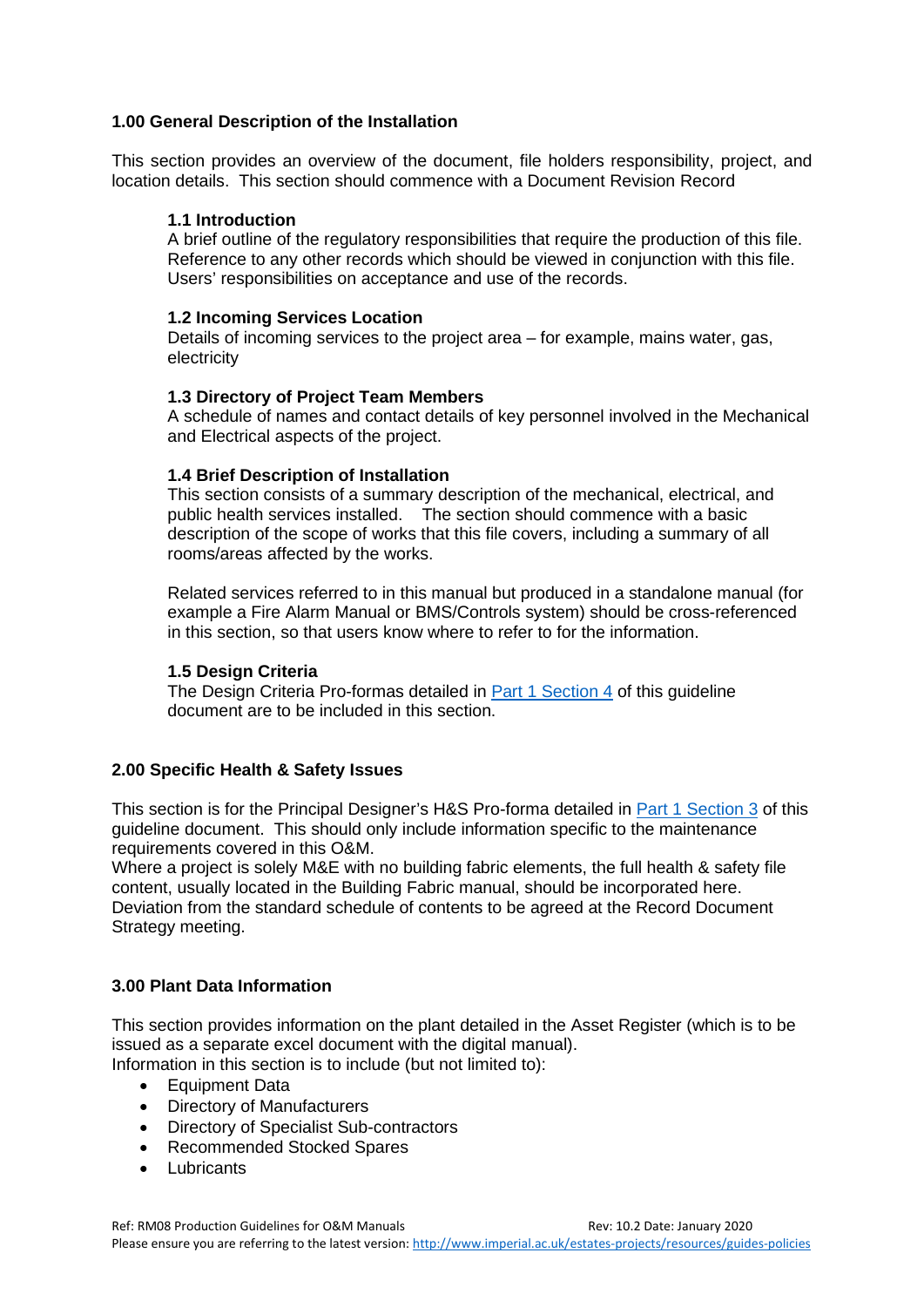• Tools and Equipment

Plant data must be linked, via internal hyperlinks, to/from relevant literature, certificates, drawing schedules etc located elsewhere within the manual.

#### <span id="page-12-0"></span>**4.00 Test Certificates and Commissioning Data**

For ease of reference, this section is to commence with an index/table of certificates and commissioning data for each system, hyperlinked to each applicable document(s) which follow within the section.

#### <span id="page-12-1"></span>**5.00 Manufacturers Literature**

This must include all plant and systems which require maintenance or for which the manufacturer produces an O&M leaflet – e.g., Boilers, Pumps, Chillers etc. This should be information specific to the project and not a bulk of generic manufacturer's brochures.

Equipment information must be linked, via internal hyperlinks, to any test certificates and commissioning data included in Section 4.

#### <span id="page-12-2"></span>**6.00 Record Drawings**

This section is for the respective mechanical/electrical drawings produced for the works and includes:

- Schedules of the drawings included in this manual
- Hard copy drawings
- DWG and PDF format drawings in a sub-folder with the digital manual.

It is essential that these are the final As-built/As-installed drawings issued by the M&E Contractor and must be produced in accordance with the project EIR, approved by the College Building Information Manager.

This must include all relevant schematic drawings and the Metering Strategy. Refer to:

- [Building Information](http://www.imperial.ac.uk/estates-projects/building-information/) (external link to College website)
- Building [Engineering Services Particular Requirements](https://www.imperial.ac.uk/media/imperial-college/administration-and-support-services/estates-projects/public/resources/guides/ep01bespr.pdf) (external link to College website)

#### <span id="page-12-3"></span>**7.00 Specialist Services**

This section is specifically designed for maintenance instructions which are not detailed in the College generic maintenance and fault-finding documentation issued to all Maintenance Managers.

This includes those services for which a specialist maintenance contract may be required e.g. Structured Cabling system, CCTV, Access Control, updates to the Fire Alarm system (note that a new Fire Alarm installation **must** have its own separate manual), Fume Cupboards, Laboratory Gases, Lightning Protection, Lifts etc.

#### <span id="page-12-4"></span>**8.00 Building Management system and Controls** (Mechanical O&M only)

This will include a general description, control drawings, strategy diagrams etc so that it can be read as a standalone document.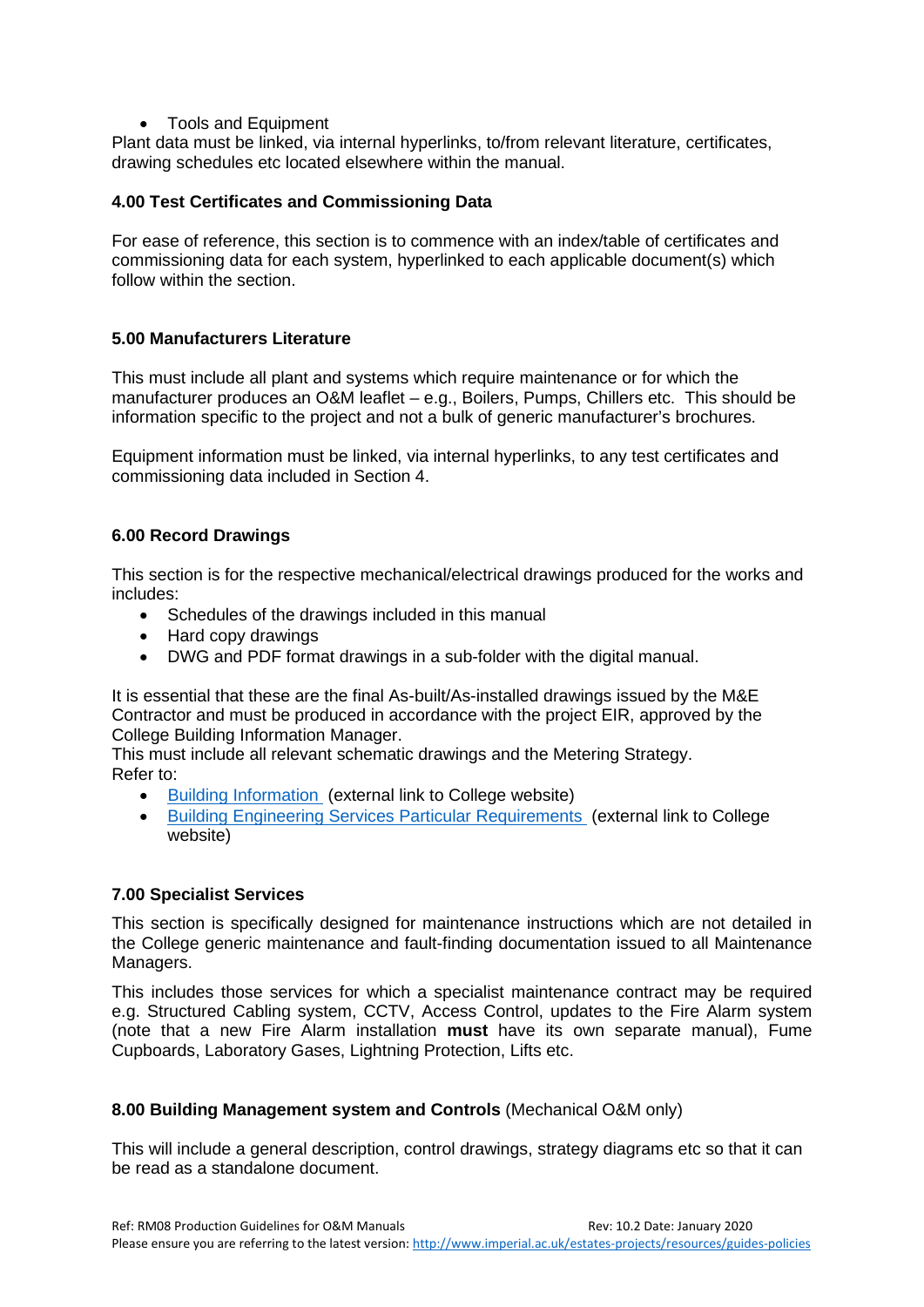This must be the final document, finalised after commissioning.

In most cases, BMS will be included in the Mechanical Services O&M, however some circumstances may permit this to be produced as a standalone file. For example, if commissioning was scheduled for a later date or for larger projects, to reduce the bulk of the manual. This will be decided at the Record Document Strategy Meeting or final prehandover meeting should the scope of works change.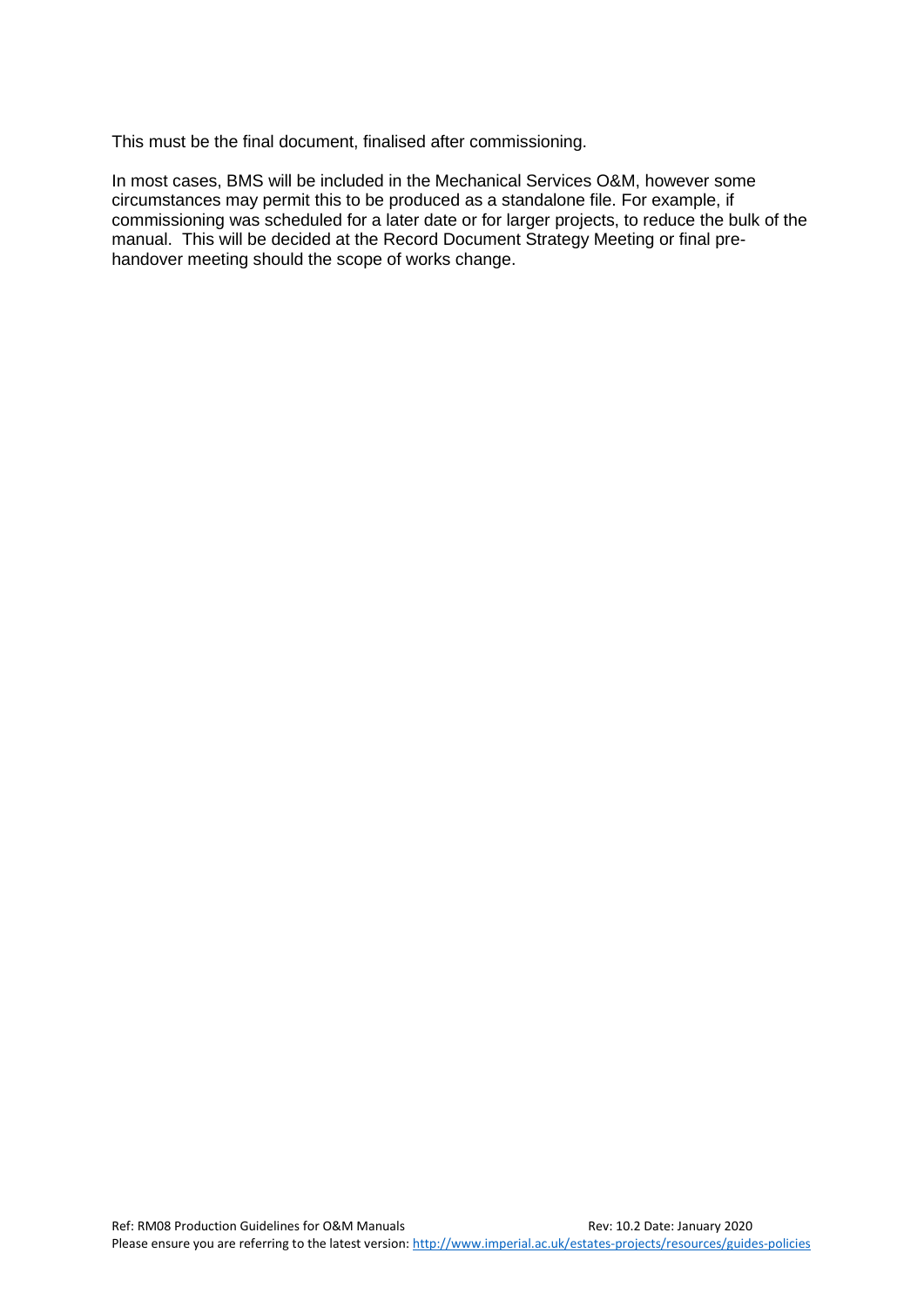#### <span id="page-14-0"></span>**Appendix (i) Manual cover and spine (hard copy format) labelling**

The front cover and the spine of the manuals must provide easy reference to relevant project information so that the end user can source appropriate information from the correct manual.

Key information for the labels consists of:

- Project Number
- Document Reference Number
- Project Title
- Building Name
- Type of Manual
- Contractor details
- Date of Issue
- Schedule of information contained within that specific volume ie Section Number and Headings (hard copy only)

For the hard copy manual, the front cover and spine text are to be produced on white card to ensure text is readable. Refer overleaf in Figures 1.1, 1.2, 1.3 for sample cover and spine labels

An editable version of the templates in Word format is available upon request from the Estates Records & Archives Officer.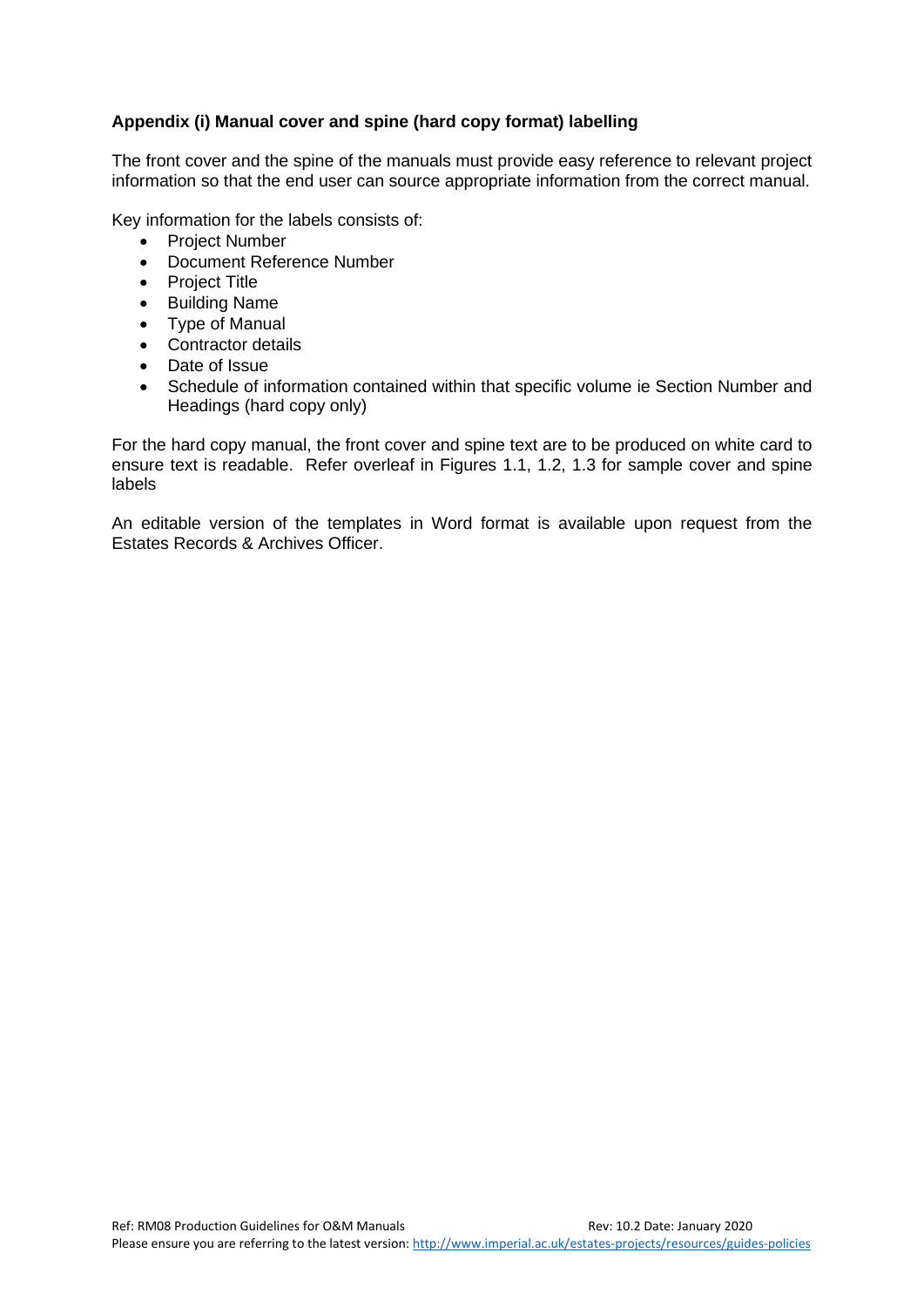Figure 1.1: Sample Cover

**Operation and Maintenance Manual** 



### **Advanced Manufacturing Facility** Levels L & LG Mezzanine, Royal School of Mines **South Kensington Campus**

**Electrical Services Manual** 

| <b>Practical Completion</b> |   | December 2009     |
|-----------------------------|---|-------------------|
| <b>Project Number</b>       |   | <b>RSM0704</b>    |
| <b>Document Reference</b>   | ÷ | <b>B/RSM/018</b>  |
| Volume                      |   | <b>One of Two</b> |

**M&E Contractor** 

**Company Name** Address line 1 **Address line 2 Address line 3** 

Tel: (...) .... ....